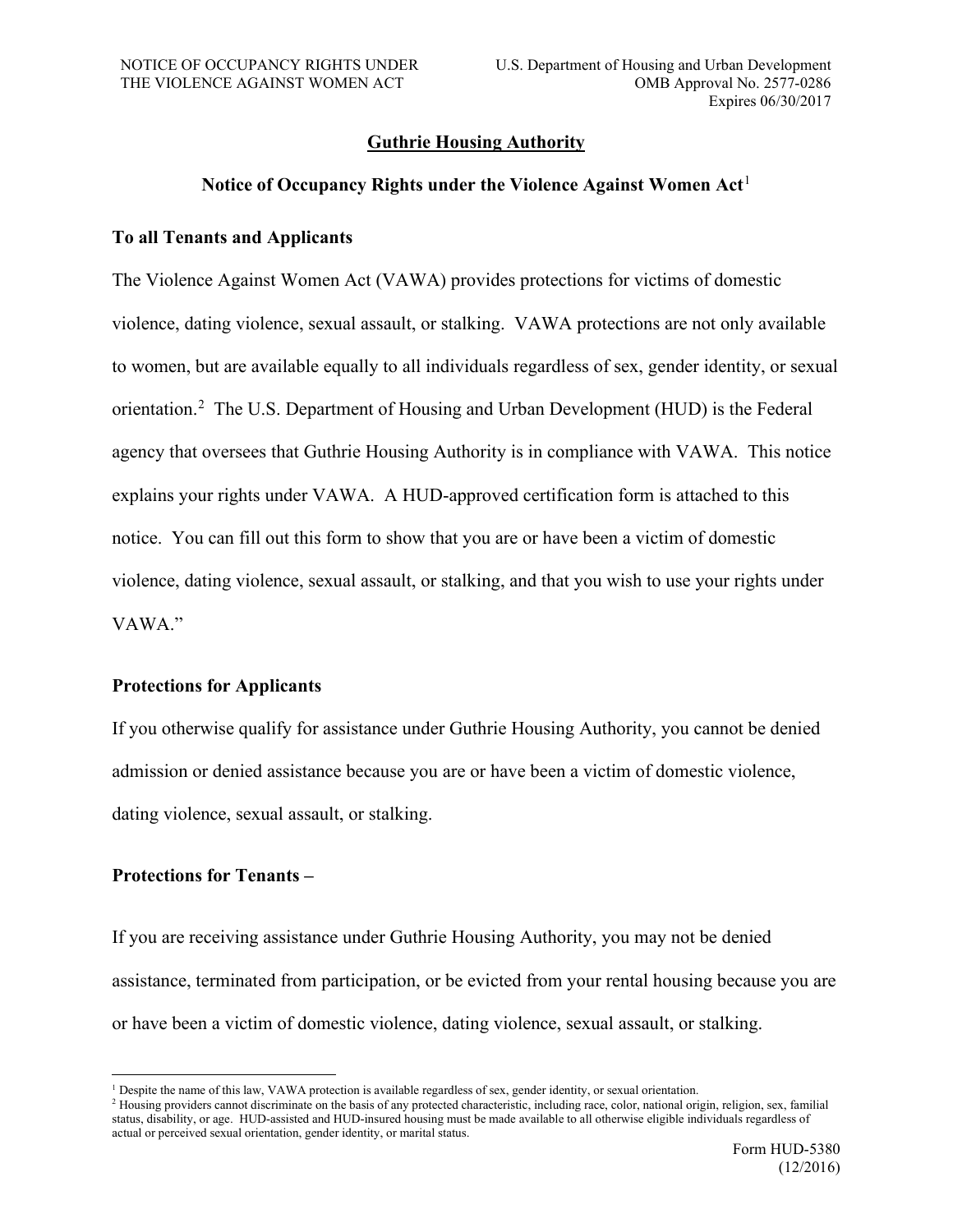Also, if you or an affiliated individual of yours is or has been the victim of domestic violence, dating violence, sexual assault, or stalking by a member of your household or any guest, you may not be denied rental assistance or occupancy rights under Guthrie Housing Authority solely on the basis of criminal activity directly relating to that domestic violence, dating violence, sexual assault, or stalking.

Affiliated individual means your spouse, parent, brother, sister, or child, or a person to whom you stand in the place of a parent or guardian (for example, the affiliated individual is in your care, custody, or control); or any individual, tenant, or lawful occupant living in your household.

#### **Removing the Abuser or Perpetrator from the Household**

GHA may divide (bifurcate) your lease in order to evict the individual or terminate the assistance of the individual who has engaged in criminal activity (the abuser or perpetrator) directly relating to domestic violence, dating violence, sexual assault, or stalking.

If GHA chooses to remove the abuser or perpetrator, GHA may not take away the rights of eligible tenants to the unit or otherwise punish the remaining tenants. If the evicted abuser or perpetrator was the sole tenant to have established eligibility for assistance under the program, GHA must allow the tenant who is or has been a victim and other household members to remain in the unit for a period of time, in order to establish eligibility under the program or under another HUD housing program covered by VAWA, or, find alternative housing.

In removing the abuser or perpetrator from the household, GHA must follow Federal, State, and local eviction procedures. In order to divide a lease, GHA may, but is not required to, ask you for documentation or certification of the incidences of domestic violence, dating violence, sexual assault, or stalking.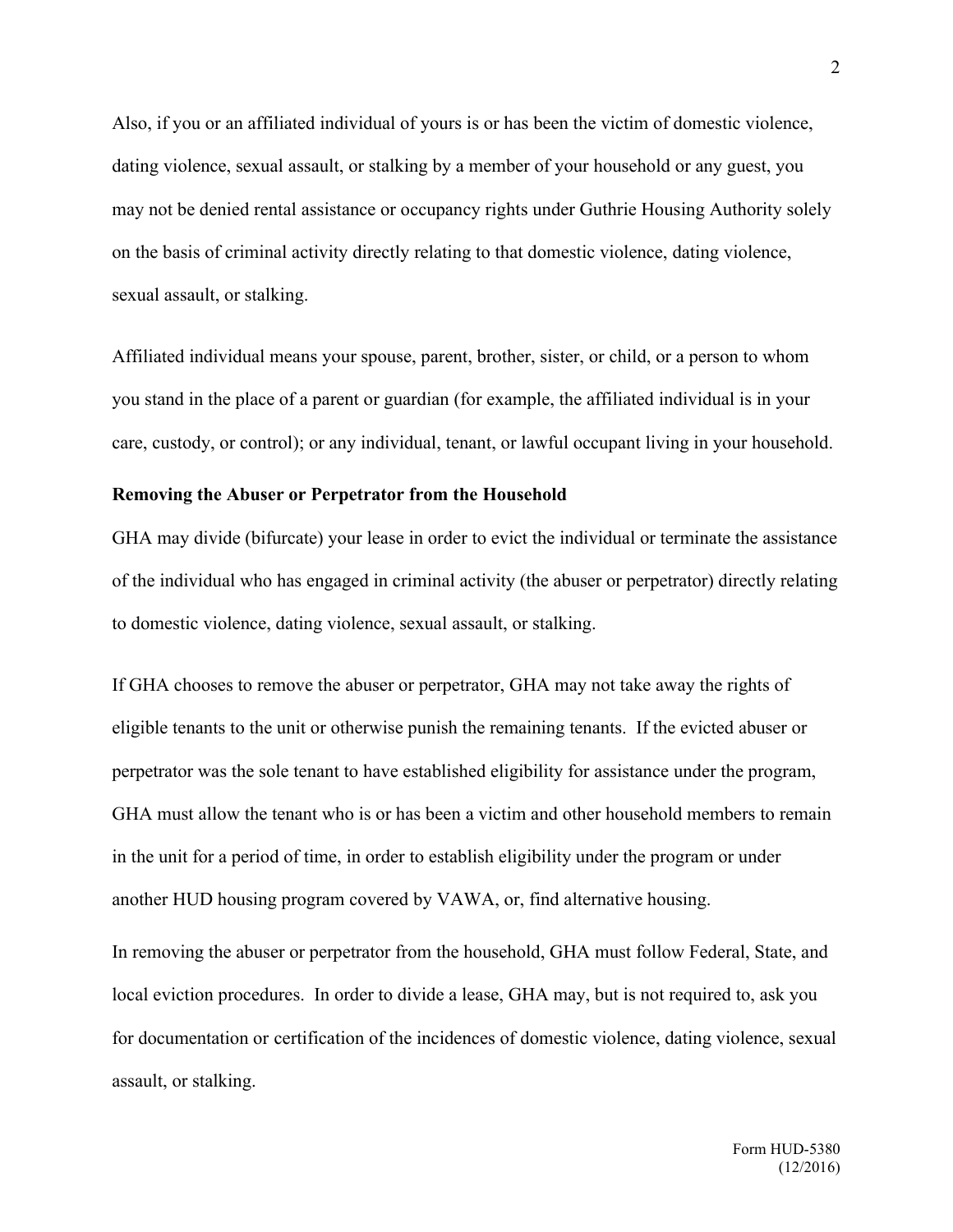#### **Moving to Another Unit**

Upon your request, GHA may permit you to move to another unit, subject to the availability of other units, and still keep your assistance. In order to approve a request, GHA may ask you to provide documentation that you are requesting to move because of an incidence of domestic violence, dating violence, sexual assault, or stalking. If the request is a request for emergency transfer, the housing provider may ask you to submit a written request or fill out a form where you certify that you meet the criteria for an emergency transfer under VAWA. The criteria are:

**(1) You are a victim of domestic violence, dating violence, sexual assault, or stalking.** If your housing provider does not already have documentation that you are a victim of domestic violence, dating violence, sexual assault, or stalking, your housing provider may ask you for such documentation, as described in the documentation section below.

**(2) You expressly request the emergency transfer.** Your housing provider may choose to require that you submit a form, or may accept another written or oral request.

**(3) You reasonably believe you are threatened with imminent harm from further violence if you remain in your current unit.** This means you have a reason to fear that if you do not receive a transfer you would suffer violence in the very near future.

#### **OR**

**You are a victim of sexual assault and the assault occurred on the premises during the 90-calendar-day period before you request a transfer.** If you are a victim of sexual assault, then in addition to qualifying for an emergency transfer because you reasonably believe you are threatened with imminent harm from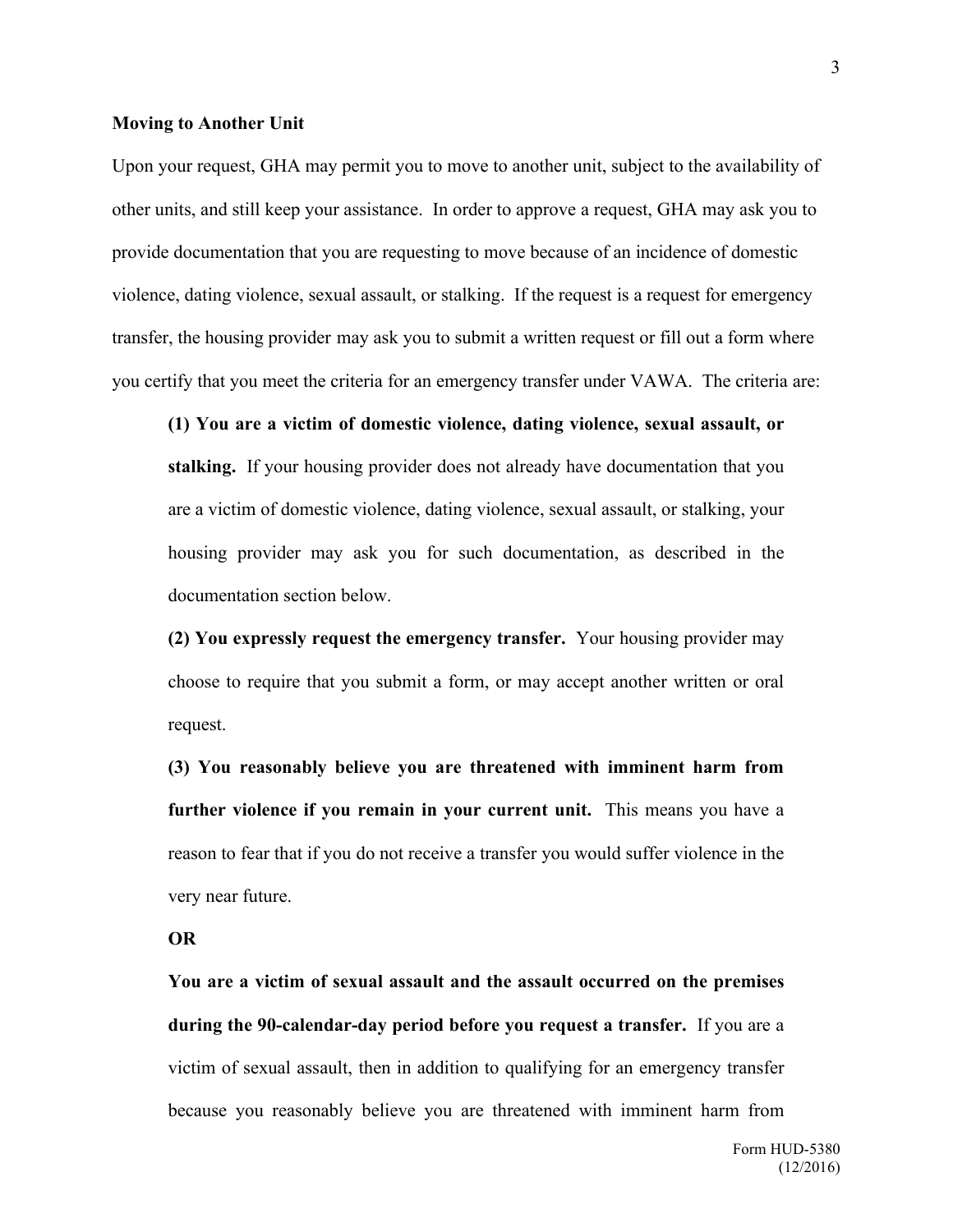further violence if you remain in your unit, you may qualify for an emergency transfer if the sexual assault occurred on the premises of the property from which you are seeking your transfer, and that assault happened within the 90-calendar-day period before you expressly request the transfer.

GHA will keep confidential requests for emergency transfers by victims of domestic violence, dating violence, sexual assault, or stalking, and the location of any move by such victims and their families.

GHA's emergency transfer plan provides further information on emergency transfers, and GHA must make a copy of its emergency transfer plan available to you if you ask to see it.

## **Documenting You Are or Have Been a Victim of Domestic Violence, Dating Violence, Sexual Assault or Stalking**

GHA can, but is not required to, ask you to provide documentation to "certify" that you are or have been a victim of domestic violence, dating violence, sexual assault, or stalking. Such request from GHA must be in writing, and GHA must give you at least 14 business days (Saturdays, Sundays, and Federal holidays do not count) from the day you receive the request to provide the documentation. GHA may, but does not have to, extend the deadline for the submission of documentation upon your request.

You can provide one of the following to GHA as documentation. It is your choice which of the following to submit if GHA asks you to provide documentation that you are or have been a victim of domestic violence, dating violence, sexual assault, or stalking.

• A complete HUD-approved certification form given to you by GHA with this notice, that documents an incident of domestic violence, dating violence, sexual assault, or stalking.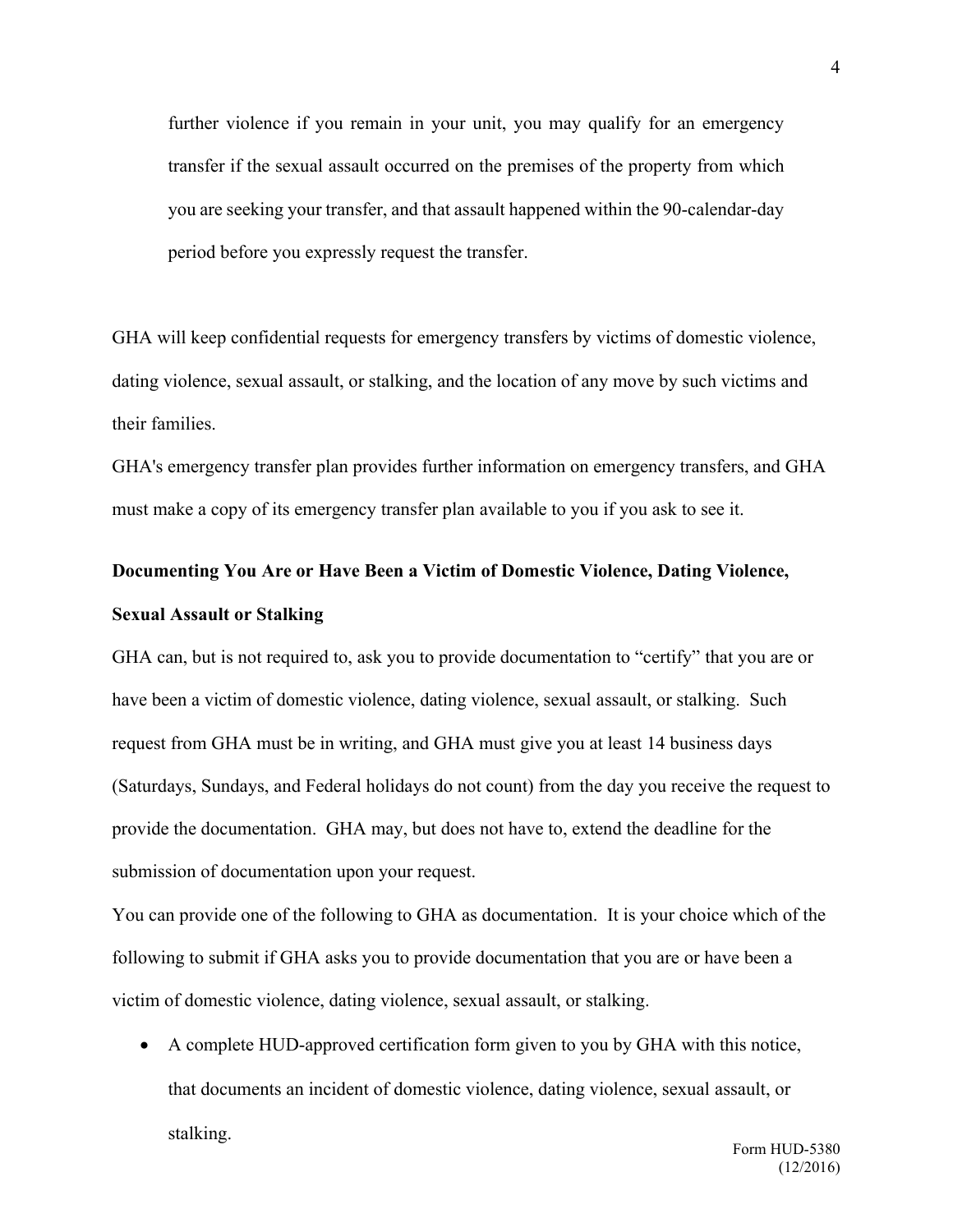The form will ask for your name, the date, time, and location of the incident of domestic violence, dating violence, sexual assault, or stalking, and a description of the incident. The certification form provides for including the name of the abuser or perpetrator if the name of the abuser or perpetrator is known and is safe to provide.

- A record of a Federal, State, tribal, territorial, or local law enforcement agency, court, or administrative agency that documents the incident of domestic violence, dating violence, sexual assault, or stalking. Examples of such records include police reports, protective orders, and restraining orders, among others.
- A statement, which you must sign, along with the signature of an employee, agent, or volunteer of a victim service provider, an attorney, a medical professional or a mental health professional (collectively, "professional") from whom you sought assistance in addressing domestic violence, dating violence, sexual assault, or stalking, or the effects of abuse, and with the professional selected by you attesting under penalty of perjury that he or she believes that the incident or incidents of domestic violence, dating violence, sexual assault, or stalking are grounds for protection.
- Any other statement or evidence that GHA has agreed to accept.

If you fail or refuse to provide one of these documents within the 14 business days, GHA does not have to provide you with the protections contained in this notice.

Form HUD-5380 If GHA receives conflicting evidence that an incident of domestic violence, dating violence, sexual assault, or stalking has been committed (such as certification forms from two or more members of a household each claiming to be a victim and naming one or more of the other petitioning household members as the abuser or perpetrator), GHA has the right to request that you provide third-party documentation within thirty 30 calendar days in order to resolve the conflict. If you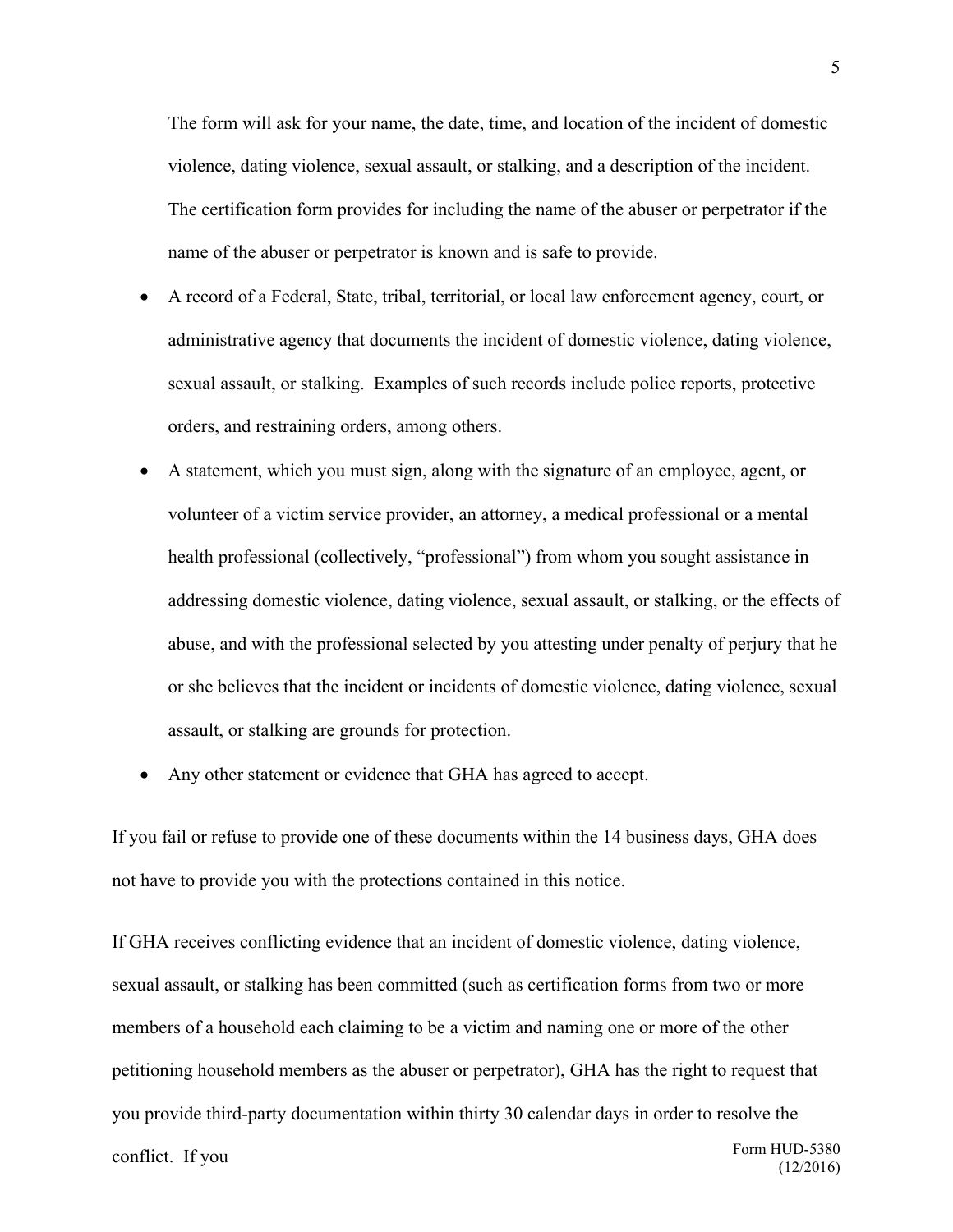fail or refuse to provide third-party documentation where there is conflicting evidence, GHA does not have to provide you with the protections contained in this notice.

#### **Confidentiality**

GHA must keep confidential any information you provide related to the exercise of your rights under VAWA, including the fact that you are exercising your rights under VAWA.

GHA must not allow any individual administering assistance or other services on behalf of GHA (for example, employees and contractors) to have access to confidential information unless for reasons that specifically call for these individuals to have access to this information under applicable Federal, State, or local law.

GHA must not enter your information into any shared database or disclose your information to any other entity or individual. GHA, however, may disclose the information provided if:

- You give written permission to GHA to release the information on a time limited basis.
- GHA needs to use the information in an eviction or termination proceeding, such as to evict your abuser or perpetrator or terminate your abuser or perpetrator from assistance under this program.
- A law requires GHA or your landlord to release the information.

VAWA does not limit GHA's duty to honor court orders about access to or control of the property. This includes orders issued to protect a victim and orders dividing property among household members in cases where a family breaks up.

# **Reasons a Tenant Eligible for Occupancy Rights under VAWA May Be Evicted or Assistance May Be Terminated**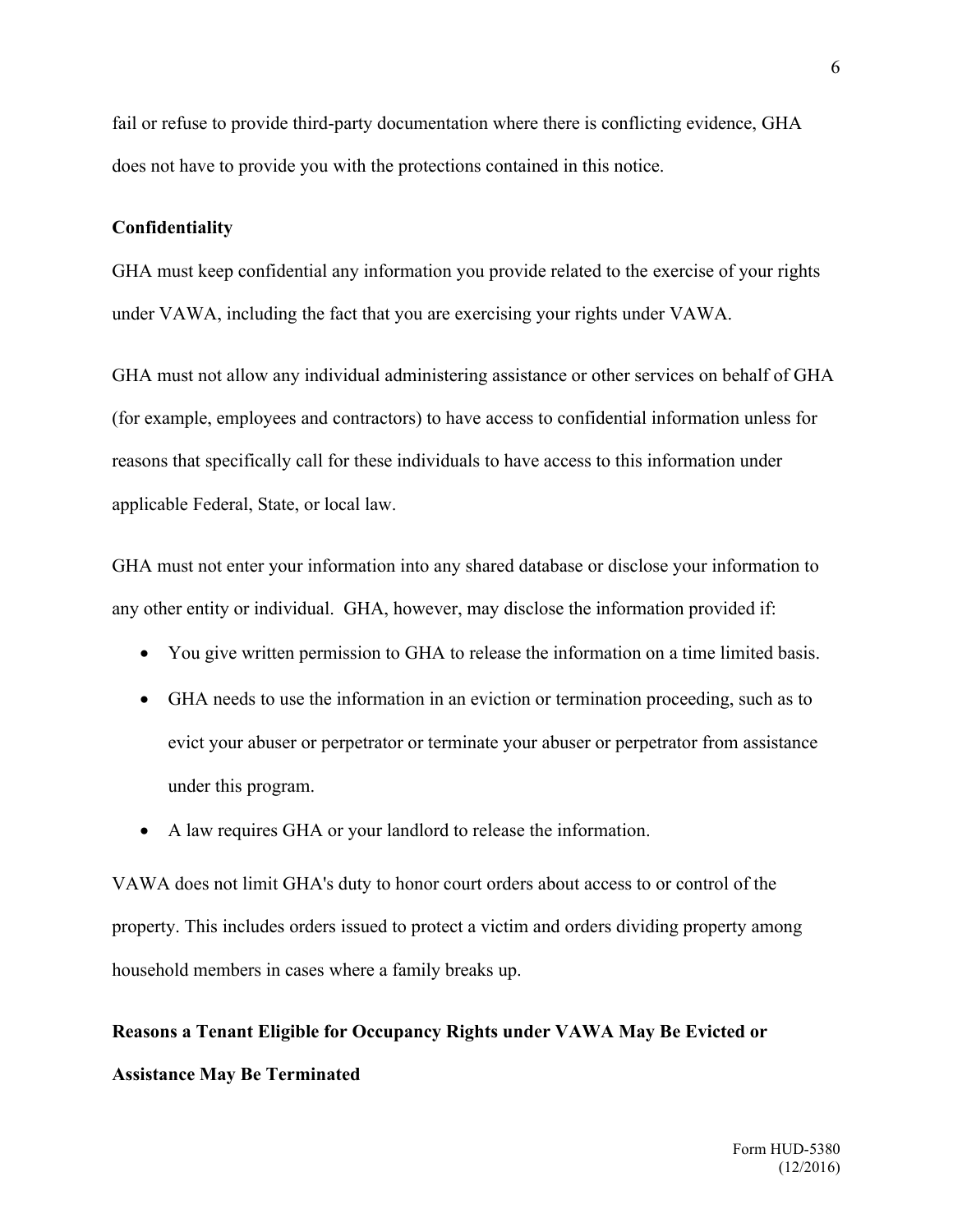You can be evicted and your assistance can be terminated for serious or repeated lease violations that are not related to domestic violence, dating violence, sexual assault, or stalking committed against you. However, GHA cannot hold tenants who have been victims of domestic violence, dating violence, sexual assault, or stalking to a more demanding set of rules than it applies to tenants who have not been victims of domestic violence, dating violence, sexual assault, or stalking.

The protections described in this notice might not apply, and you could be evicted and your assistance terminated, if GHA can demonstrate that not evicting you or terminating your assistance would present a real physical danger that:

1) Would occur within an immediate time frame, and

2) Could result in death or serious bodily harm to other tenants or those who work on the property.

If GHA can demonstrate the above, GHA should only terminate your assistance or evict you if there are no other actions that could be taken to reduce or eliminate the threat.

#### **Other Laws**

VAWA does not replace any Federal, State, or local law that provides greater protection for victims of domestic violence, dating violence, sexual assault, or stalking. You may be entitled to additional housing protections for victims of domestic violence, dating violence, sexual assault, or stalking under other Federal laws, as well as under State and local laws.

#### **Non-Compliance with The Requirements of This Notice**

You may report a covered housing provider's violations of these rights and seek additional assistance, if needed, by contacting or filing a complaint with Guthrie Housing Authority or the Fair Housing Council.

## **For Additional Information**